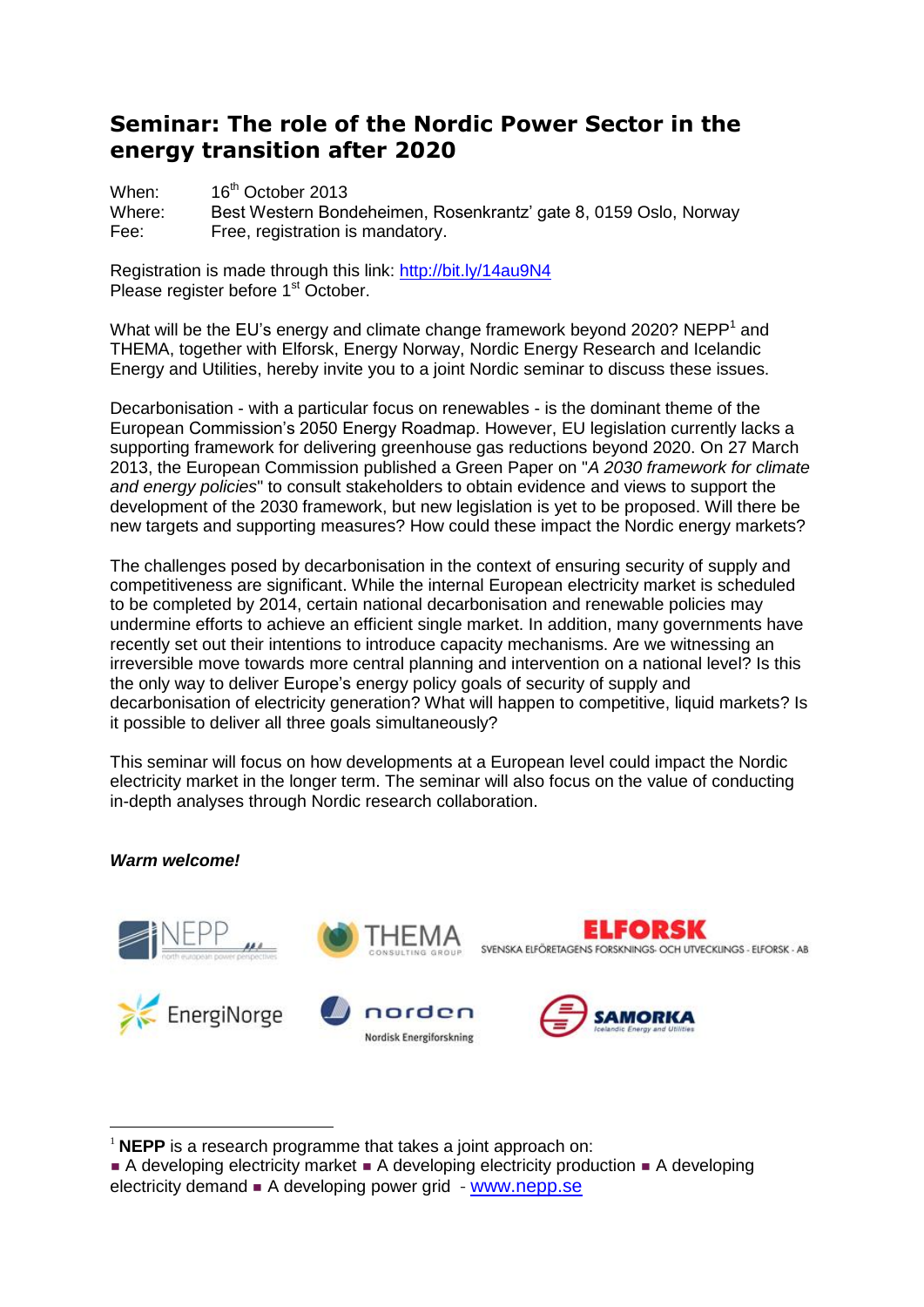# **Program**

#### **09.30 Registration and coffee**

10.00 Welcome session

Welcome and introduction by Chair: *Anne Cathrine Gjærde, Director, Nordic Energy Research*

Setting the scene: Nordic Energy Technology Perspectives: The Nordic power sector in a European perspective, *Benjamin Smith, Nordic Energy Research*

#### **Topic 1 The development of the power system in the view of scenarios and roadmaps. The roadmaps from both EU and the Nordic countries' involves substantial challenges for the power system.**

10.30 Moderator: *Filip Johnsson, Chalmers*

More wind and less fossil power – how will we move forward?

- **How will the Nordic power system evolve? Do we have to handle a** large power surplus, or a loss of nuclear power? What does it mean for the industry? *Thomas Unger, Profu*
- The role of the Nordic countries to handle variations in the future European electricity system, *Joel Goop, Chalmers*
- Network investments, how big are the needs and what is realistic? *Jan Bråten, Statnett*
- **Investment challenge for the entire power industry public acceptance** and a challenge for capital and competence, *Håkon Taule, THEMA*
- 11.20 Discussion
- **12.00 Lunch**
- **Topic 2 Market development in view of the vision of a common European electricity market - dream or reality?**

**Capacity Markets is the answer - what is the question? About the challenges related to today's market design and proposed solutions – renewable production, flexibility, loop-flows, flow based, intraday, ...**

13.00 Moderator: *Berit Tennbakk, THEMA*

Do we need Capacity markets in the Nordic countries?

- Capacity Markets may look different examples from real life? *Berit Tennbakk, THEMA*
- Some scenarios, with and without capacity markets focus on prices, investment and trade, *Niclas Damsgaard, Sweco*